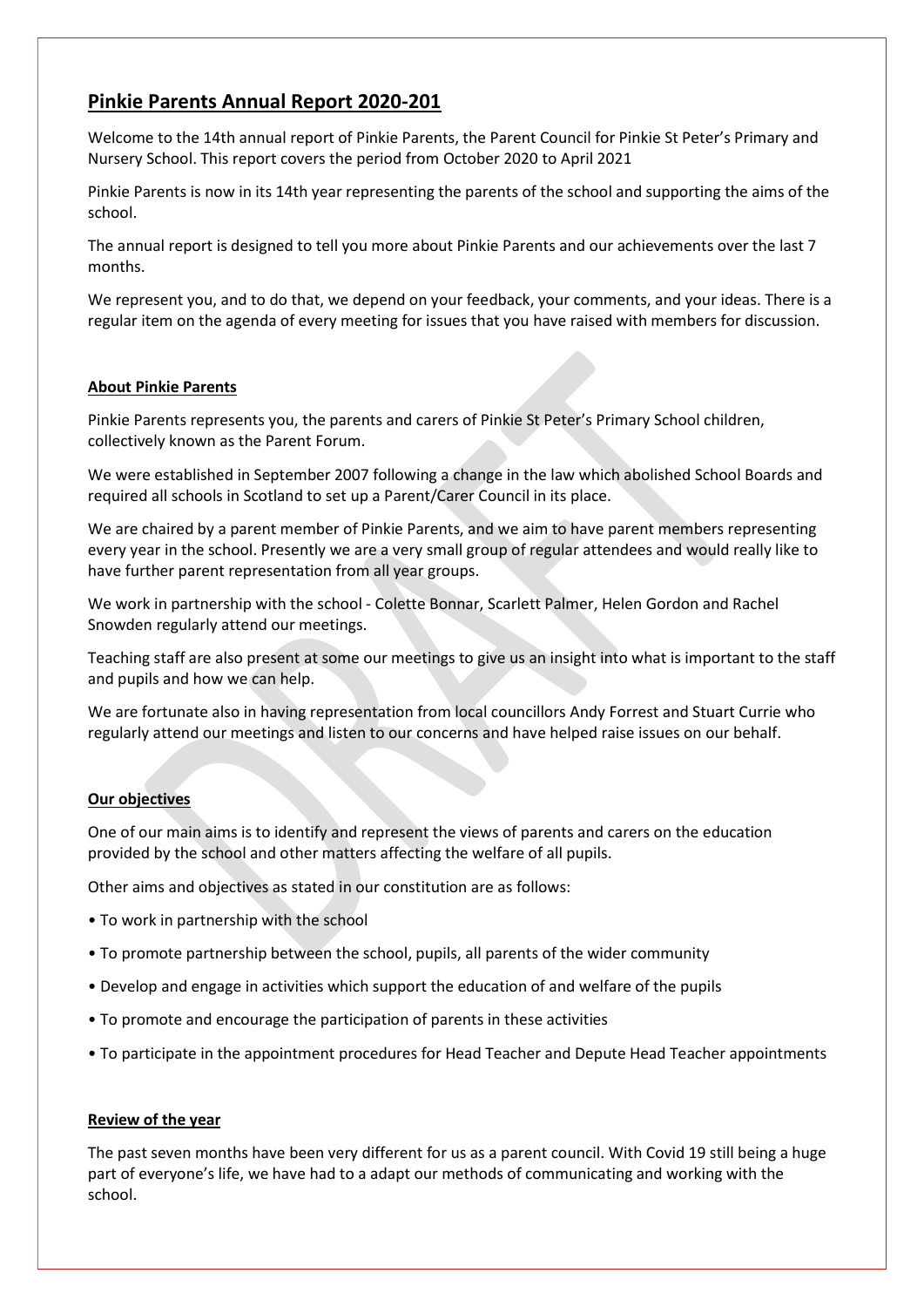We have continued to hold all our meeting virtually as well as votes via email. Whilst this currently works well it would always be great to see new members joining us on those calls.

Our main achievements this year include:

• Discussing issues of importance to the school including the Curriculum for Excellence, Budgets, and the new nursery build.

- Fundraising for the school (separate report).
- Working with management on the school improvement plan.

• Continued working with the school management team to develop and maintain communication links with parents and carers focusing on the school website and the use of a Facebook group page and Twitter feed.

#### Fundraising Group

Fundraising efforts have looked quite different over the last seven months. We are now looking at ways in which we can support the school fundraising efforts within government guidelines for the coming year.

We took the difficult decision to cancel our main fundraising activities (marathon stall and summer fair) for 2021 due to the continuing Covid-19 restrictions.

The core fundraising activities for the year 2020-2021 were as follows;

- A fancy dress Halloween day held in October 2020 which raised £227 in donations
- Easy fundraising continues to be successful, we have raised £117.73 from September 2020 to date.

• The children had the opportunity to create a Christmas card which parents and carers could then order cards, wrapping paper and mugs. This was really successful and raised £656.50

The funds raised continue to support P7 leaver hoodies and a small Christmas gift for all pupils. We also pledge £100 per class per year which teachers apply for.

#### How can you get involved?

Here are some ideas:

- Volunteer to become a member of Pinkie Parents and regularly attend meetings;
- Volunteer to become a member of the Fundraising Group;
- Volunteer at one of our many events through the year;

• Get in touch with your class rep, and give us your suggestions or views about the school and how parents can get involved;

• Fill in any questionnaires or surveys that we issue to obtain your views.

# Membership of Pinkie Parents

Our constitution allows for office bearers to stay on for two years, with representatives being reviewed annually. Full details of class representatives can be found on the school website.